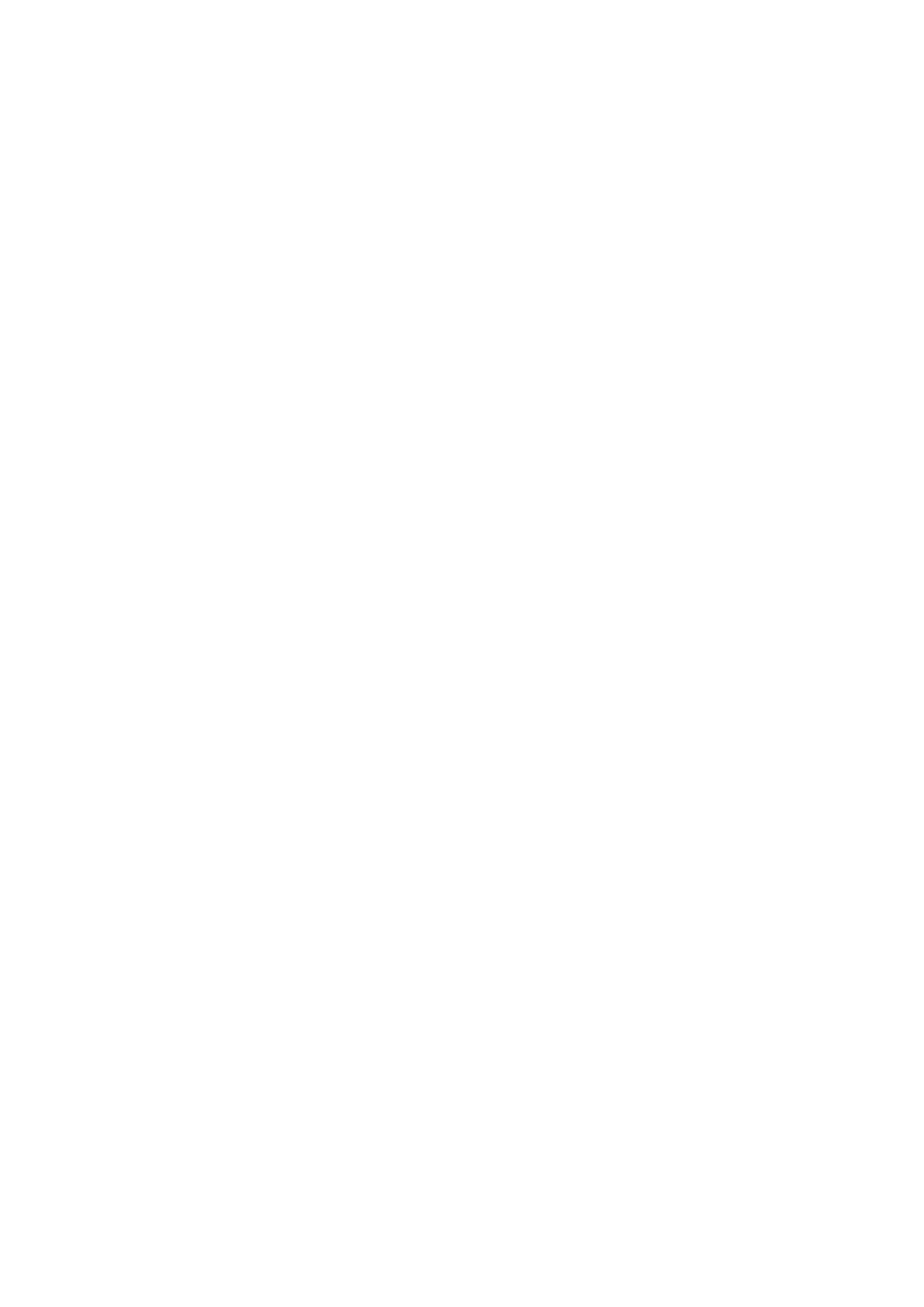*I certify that this public bill, which originated in the Legislative Assembly, has finally passed the Legislative Council and the Legislative Assembly of New South Wales.*

> *Clerk of the Legislative Assembly. Legislative Assembly, Sydney, , 2011*



New South Wales

## **Court Security Amendment Bill 2011**

Act No , 2011

An Act to amend the *Court Security Act 2005* to make further provision with respect to the powers of security officers for courts; and for other purposes.

*I have examined this bill and find it to correspond in all respects with the bill as finally passed by both Houses.*

*Assistant Speaker of the Legislative Assembly.*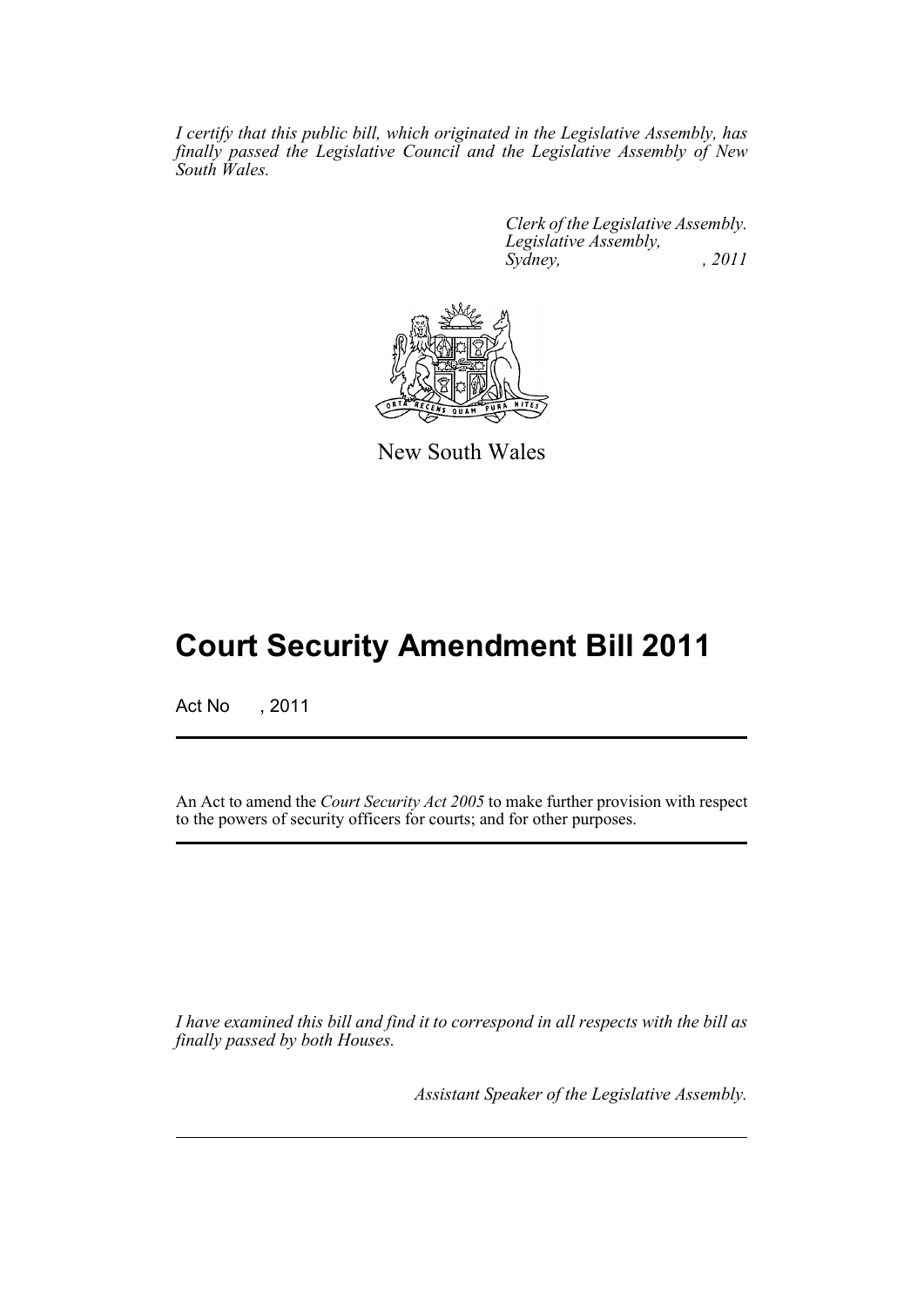Clause 1 Court Security Amendment Bill 2011

## <span id="page-3-0"></span>**The Legislature of New South Wales enacts:**

#### **1 Name of Act**

This Act is the *Court Security Amendment Act 2011*.

### <span id="page-3-1"></span>**2 Commencement**

This Act commences on a day or days to be appointed by proclamation.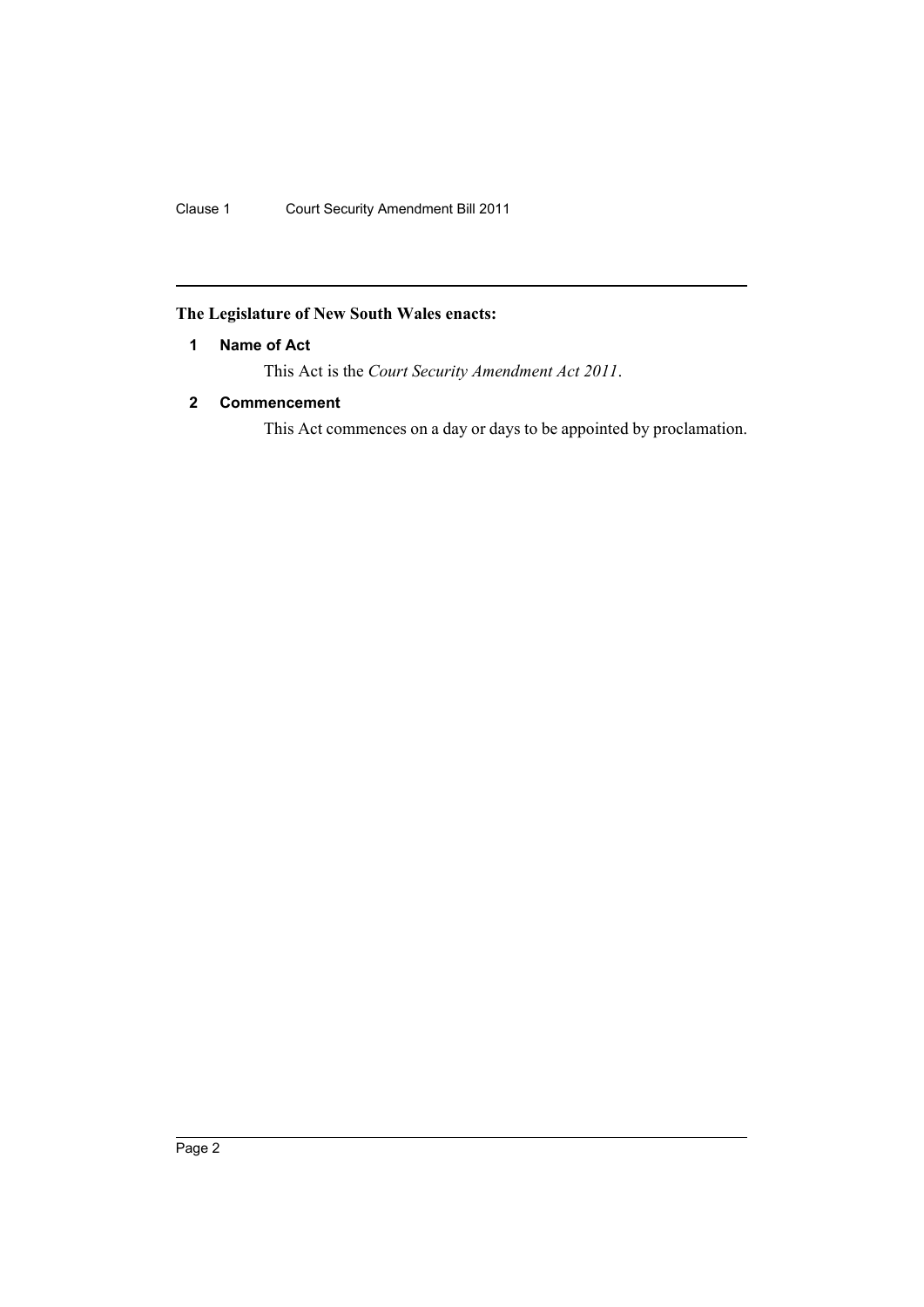## <span id="page-4-0"></span>**Schedule 1 Amendment of Court Security Act 2005 No 1**

#### **[1] Section 4 Definitions**

Insert at the end of paragraph (c) of the definition of *court premises* in section  $4(1)$ :

, and

(d) any part of premises or a place used in relation to the operations of a court, or referred to in the preceding paragraphs, that is also used for other purposes.

### **[2] Section 7 Judicial officer may close court premises for security reasons**

Insert after section 7 (1):

- (1A) An order of a judicial officer under this section may have effect for no more than 28 days. However, nothing prevents the judicial officer from renewing the order for a further period not greater than 28 days if the judicial officer considers that the circumstances warrant it.
- (1B) An order may be renewed more than once.

#### **[3] Section 7A**

Insert after section 7:

#### **7A Animals in court premises**

- (1) A security officer may refuse a person entry to court premises, or may require a person in court premises to leave the premises, if the person is in possession of an animal.
- (2) If a security officer requires a person to leave court premises in accordance with this section, the person must immediately leave the premises.

Maximum penalty: 5 penalty units.

- (3) This section does not apply to or in respect of the following:
	- (a) an assistance animal (within the meaning of the *Disability Discrimination Act 1992* of the Commonwealth) that is being used by a person with a disability (within the meaning of that Act),
	- (b) an animal that is taken into court premises with the authority of a judicial officer, police officer or security officer.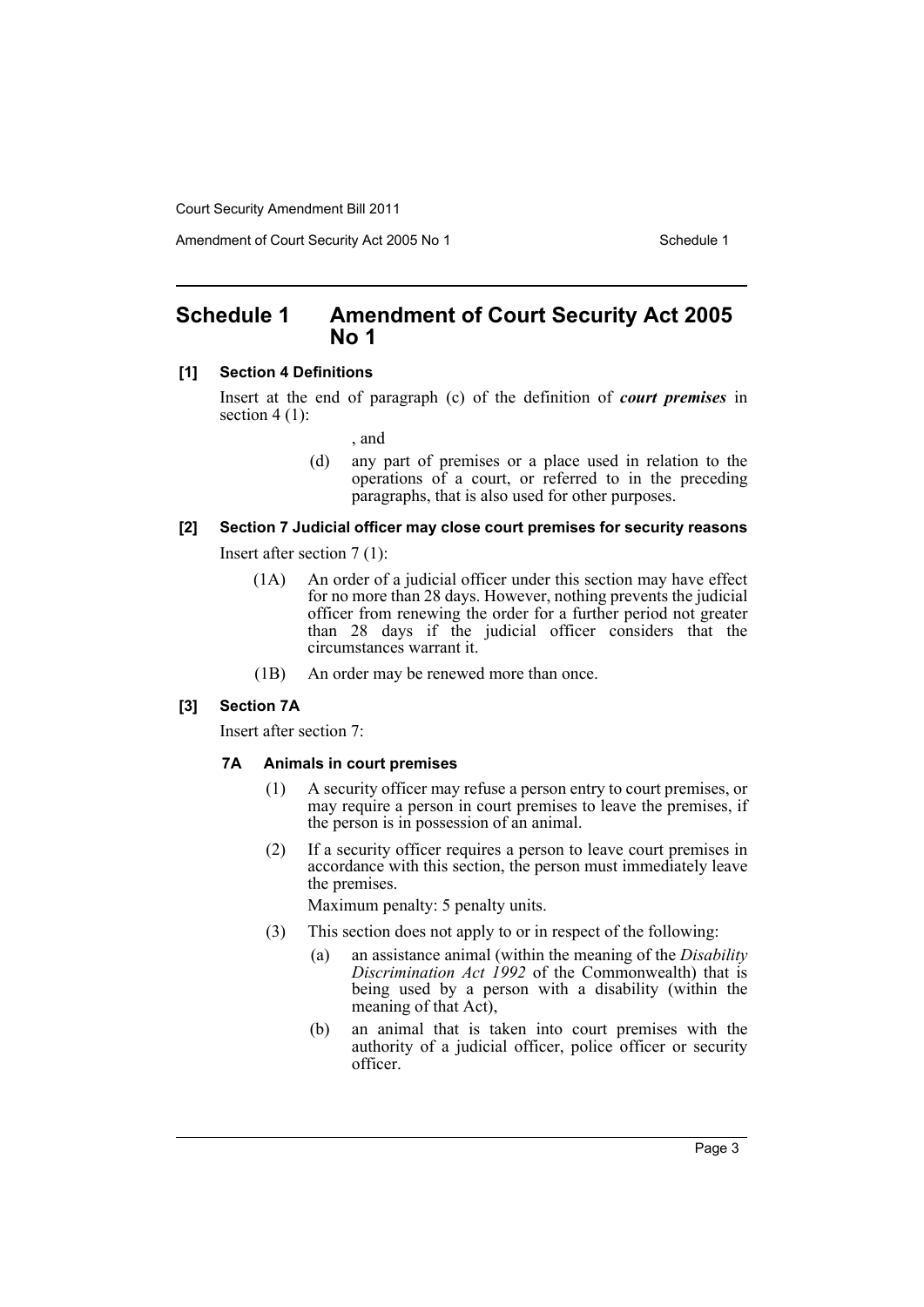Schedule 1 Amendment of Court Security Act 2005 No 1

#### **[4] Section 10 Power to search persons and vehicles**

Insert "or may be required to be deposited with the officer under section 11 (1)" after "offensive implement" in section 10 (1) (e).

#### **[5] Section 11 Power to require property and other things to be surrendered for safekeeping**

Insert after section 11 (1) (b):

(c) any alcohol, or bottle or other container in which alcohol is contained, that is in the person's possession or control unless the person is taking it into court premises with the authority of a judicial officer or the registrar of the relevant court.

#### **[6] Section 14 Power to give directions**

Insert after section 14 (2):

- (2A) Without limiting subsection (1), a security officer may give either or both of the following directions to a person who is entering or in court premises:
	- (a) a direction to remove a helmet that is being worn by the person,
	- (b) a direction to not wear a helmet while in court premises.
- (2B) A security officer may give a direction under subsection (2A) only if the helmet concerned is obscuring the face of the person wearing it or would obscure the face of a person wearing it.

#### **[7] Section 14 (3)**

Omit "has complied with section 20 in giving a direction to a person".

Insert instead "has complied with this section and section 20 in giving a direction to a person under this section".

#### **[8] Section 14 (7)**

Omit "subsection (1)". Insert instead "this section".

#### **[9] Section 16 Powers of arrest**

Insert at the end of section  $16(1)(b)$ :

, or

(c) the person is assaulting another person in the premises or has just assaulted another person in the premises.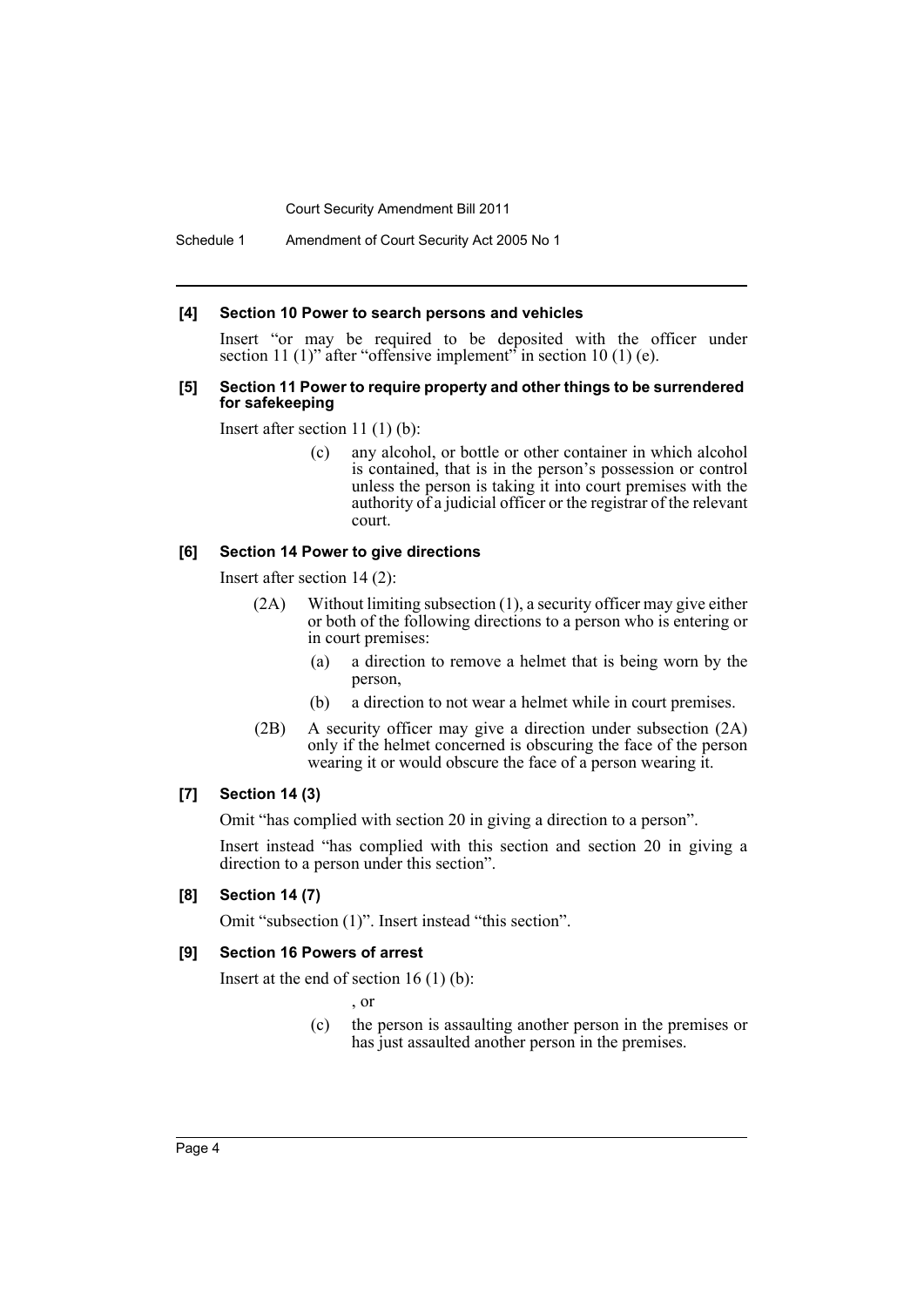Amendment of Court Security Act 2005 No 1 Schedule 1

#### **[10] Section 16 (4A)**

Insert after section 16 (4):

(4A) A security officer may discontinue an arrest at any time if the arrested person is no longer a suspect or the reason for the arrest no longer exists or for any other reason.

#### **[11] Section 16 (5)**

Insert in alphabetical order:

*assault* a person means commit an act of violence against a person that constitutes an offence under Part 3 of the *Crimes Act 1900*.

#### **[12] Schedule 1 Savings, transitional and other provisions**

Insert at the end of clause 1 (1):

*Court Security Amendment Act 2011*

#### **[13] Schedule 1, Part 2**

Insert after Part 1:

## **Part 2 Provision consequent on the enactment of the Court Security Amendment Act 2011**

#### **2 Orders to exclude persons from court premises**

Section 7 (1A) (as inserted by the *Court Security Amendment Act 2011*) applies only to orders made under that section after the commencement of that subsection.